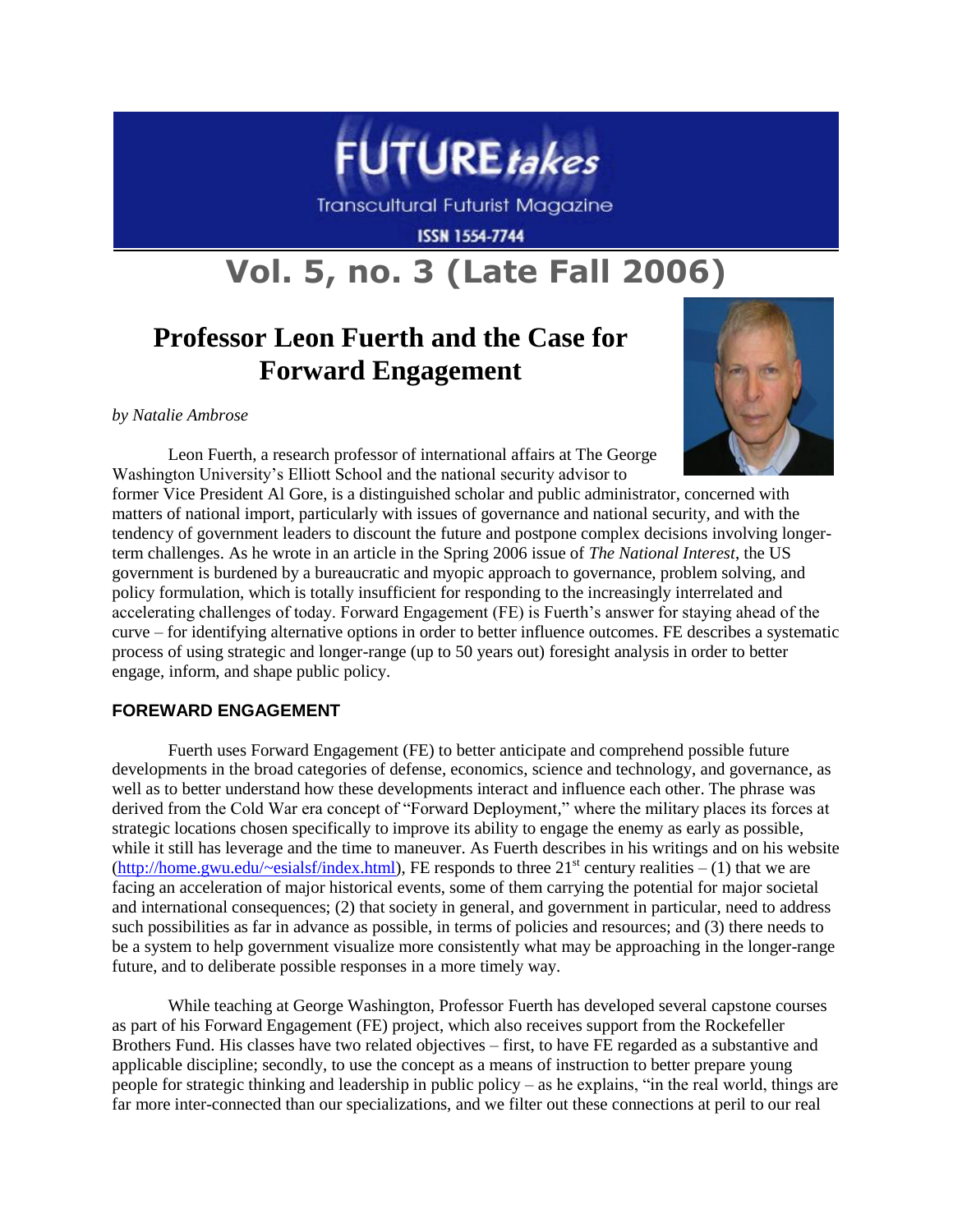appreciation of what is shaping our lives." And besides his teaching and extensive writing, Fuerth has also organized several important convening's of experts, futurists and policy makers to introduce as well as to explore further the FE concept and its application to helping address the emerging global challenges of our times.

This past April 7th, I attended one of these convening's, a full-day briefing titled "*Societal Tsunamis.*" The event's objective was to engage expert thinking around three possible future discontinuities which, if they occurred, would result in significant societal impact requiring government action. The three discontinuities are geopolitical inversion, environmental dislocation, and evolutionary secession. According to Fuerth, these three complex and seemingly disparate scenarios actually share important characteristics – (1) they are fast moving, powerful forces of change which each appear to be gathering force; (2) they each are generating additional related sub-issues which should be addressed by policy-makers now, in the short term; and (3) the three scenarios have the potential of all coming into full fruition and impact more or less concurrently. According to Fuerth, discontinuities of such magnitude present significant challenges for the world as we know it – and for the United States, in terms of its democratic form of governance, which tends to be slow to identify, deliberate, and respond to new challenges and opportunities.

## **GEOPOLITICAL INVERSION**

The first discussion of g*eopolitical inversion* described a scenario where geo-economic power shifts massively and permanently to Asia, breaking the link between liberal democracy and the economic primacy of the US and other Western democracies. Clyde Prestowitz, founder and president of the Washington-based Economic Strategy Institute – which provides analysis of and consultation on matters concerning international trade, competitiveness and globalization – introduced this first theme. Prestowitz was an international businessman who served in the U.S. Commerce Department; he holds an MBA from Wharton, serves on various advisory boards, and is also author of several books including *Trading Places* (about U.S.-Japan relations) and *Three Billion New Capitalists: The Great Shift of Wealth and Power to the East*.

Prestowitz described two simultaneous revolutions now underway, which have big implications for the state of commerce, geopolitics, even the environment. The first is the movement of some 3 billion new people (the new capitalists and consumers in China and India) into the global economic system and second, the increasing compression – even erasure – of aspects of time and distance as a result of modern technology and advances in communications. He described the environmental implications of rapid new industrialization and how a new economic growth paradigm is needed, since the world can no longer support unmitigated growth and resource use along the path the US took during its development. Prestowitz also described the challenges and rivalries to come – in terms of economic, political, demographic, and military – which threaten to end the five-hundred-year run of Western domination of the world. He finds the United States position to be particularly fragile, due to factors like "its increasingly unsustainable trade deficits, the dangerous accumulation of huge dollar reserves in economies like Japan and China, and the end of its position as the world's premier center for invention and manufacturing."

#### **ENVIRONMENTAL DISLOCATION**

Dr. David Jhirad, Vice President of Science and Research at the World Resources Institute led the second session about how a possible *environmental dislocation* – in this case, rapid climate change – might break the fundamental links between current industrial civilization and nature. Dr. Jhirad, a native of India, is an international energy policy expert. His group compiles the data for the World Resources Institute's Climate Analysis Indicators Tool (CAIT).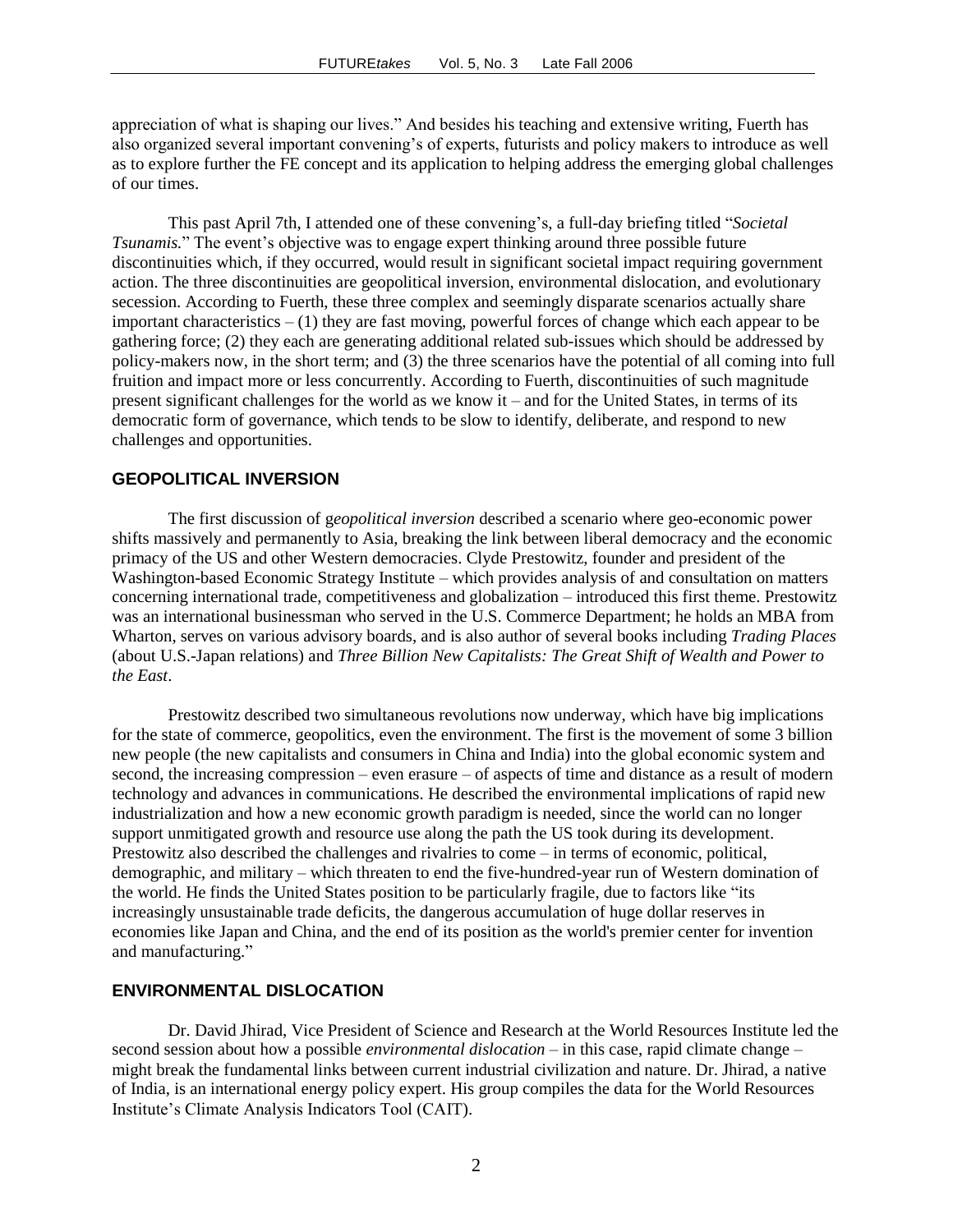Dr. Jhirad argued that we have already reached a scientific tipping point and that climate change is now occurring all around us. According to Dr. Jhirad, the only uncertainties that remain are in the details; uncertainties about (1) the exact impacts of these changes on the world's people and ecosystems, (2) the rate of these changes, and (3) the nature and magnitude of such non-linear change. And the global ecological threat of climate change is profound – the impact of scenarios such as the de-glaciation of Greenland or the diversion of the Gulf Stream is comparable only to nuclear war in its subsequent implications on areas such as global food supply, water resources, etc. For Dr. Jhirad, the world no longer has the luxury of time to research, debate, and react. With the advent of growing economies like China and India, a tripling of current global energy consumption could occur by 2050. Governments and corporations must act now in terms of accelerated technological innovation (in energy production, in manufacturing, in transportation systems), strong leadership in energy policy and regulation, and robust private capital investment.

#### **EVOLUTIONARY SUCCESSION**

The final topic – *evolutionary secession* – described a scenario where science and technology give humans control over their own evolutionary future through manipulation of genetics and physical enhancements, as well as symbiosis with machine intelligence. Dr. William Sims Bainbridge, an American sociologist and co-director of Human-Centered Computing at the National Science Foundation, introduced this third session. Besides his work at NSF, Dr. Bainbridge is the author of numerous books on topics ranging from science fiction to trends in video gaming to his controversial research into the sociology of religion and religious cults.

Dr. Bainbridge gave examples of some of the new and converging research and capabilities occurring in the areas of biotechnology, nanotechnology, information technology, genetics, and cognitive science. Some of these possibilities will be positive and beneficial; others may have totally unanticipated and dystopian ramifications. Per Bainbridge, "science is driving the future and at such a speed that we're not prepared to deal with its consequences." And whereas the debates during the  $20<sup>th</sup>$  century were about science, religion, and evolutionary biology, those for this century will be around consciousness and what it means to be human.

At the end of this day of expert opinion and fascinating discussion, I came away with these conclusions. Each of these three discontinuities seems highly possible and if they do occur, their implications for the US and the world will be profound. Of course there are undoubtedly a few other discontinuities emerging, other scenarios that also have the potential to snowball and which need to be better articulated and understood. Each of the guest speakers felt that there is still time and opportunity for governments, policy makers, and the private sector, by their actions, to adjust and therefore help to shape the future course of events. But, they have to act now, with vision, creativity, and selfless leadership for both their respective as well as global common good. They must include an array of viewpoints and expertise in their deliberations. They must consider new and different paths towards and concepts of growth and wealth; that the market system, if encouraged, has the potential to generate innovative and just solutions. That there are risks even to established democracies – if they are unable to better anticipate or control future events, they may opt to resort to more draconian measures. In other words, each of the guest speakers reiterated the importance of Leon Fuerth's case for "forward engagement" in governance and public policy.

*Professor Leon Fuerth has had a distinguished career has spanned some thirty years in the U.S. government, including key positions in the State Department, House and Senate staff, and with the Clinton White House, where he was Vice President Albert Gore's National Security Adviser during both terms. He holds a bachelor's degree in English and a master's degree in history from New York University, and a master's degree in public administration from Harvard University. Since 2001, Fuerth has been a research professor of International affairs at The George Washington University's Elliott*